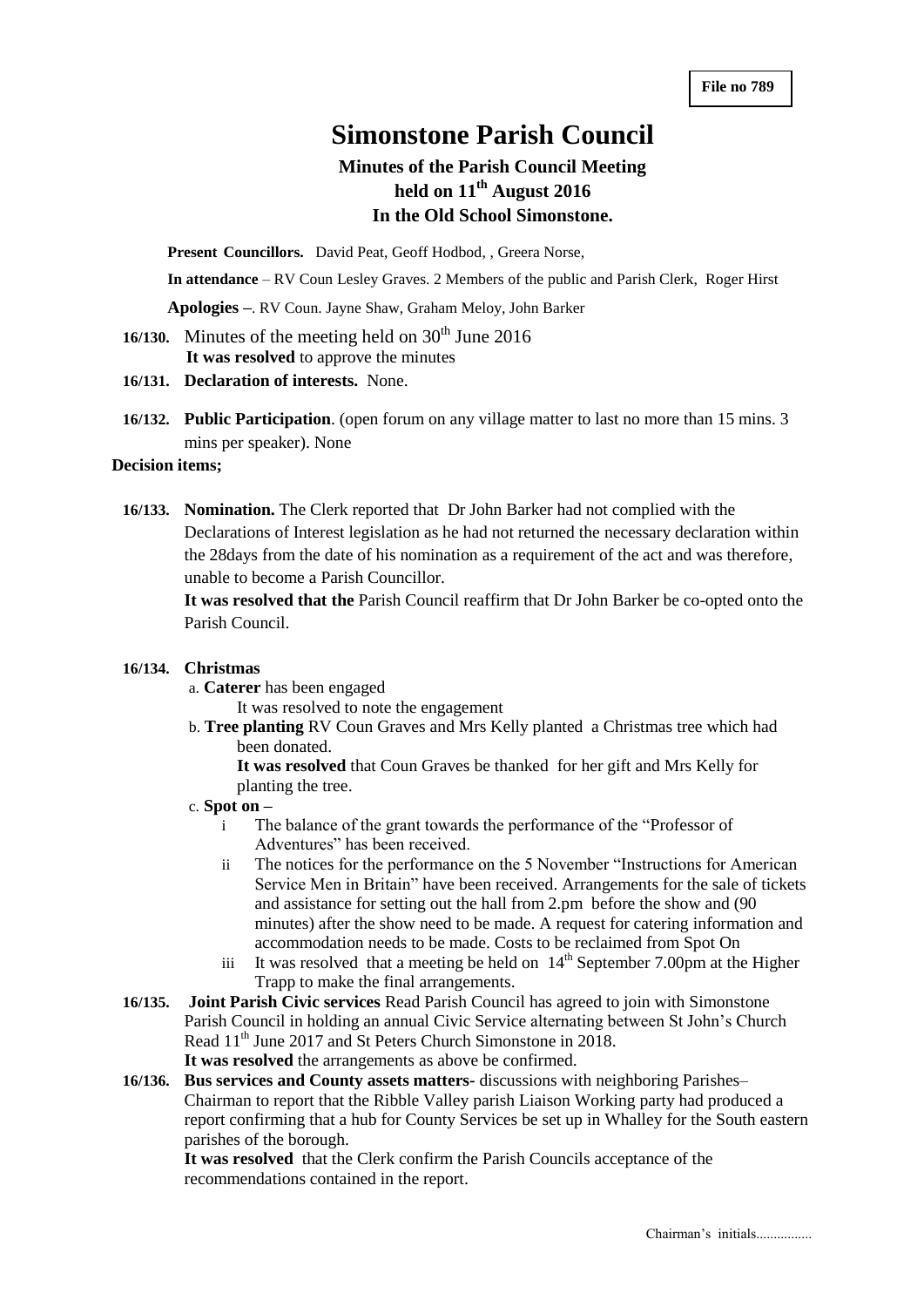- **16/137. Ribble Valley/County Working Party.** PROW 3 Footpath condition surveys **It was resolved** that the 3 reports be forwarded to the County Council for its attention.
- **16/139. Community activities**
	- a. **Bulb Planting –** Spring bulb planting.

**It was resolved** that 2000 bulbs be planted in verges and the Parish garden and Coun Hodbod and Norse assisted by Mrs Kelly would coordinated the schemes.

#### **16/140. Correspondence items**

a. **Two letters** concerning the A671 Hole in the road at the bottom of Haugh Ave. A response had been forward to the complainants and Nigel Evans MP who had asked BT for a response. County Councillor Albert Atkinson had also been made aware of the Parish Council's concern. It was reported that BT has been working for 2 days to rectify the problem but the hole had not be repaired.

**It was resolved** to note the report and to monitor developments

- b. **The eroded footpath** on Blackburn Road first reported in January has not yet been attended to and Councillor Atkinson has forwarded a request to the County management for a response, and a response is awaited. **It was resolved** to note and monitor the action in resolving the matter.
- **16/141. Reports. Chairman to report on discussions with** neighbouring Parishes regarding matters of mutual interest that are proposed in a report to the County Council Cabinet Bus services.

|  |  | 16/142. Planning Applications |
|--|--|-------------------------------|
|--|--|-------------------------------|

| Application    | Officer Adam Birkett 01200 414571                                          | Grid ref 377478 435315 |
|----------------|----------------------------------------------------------------------------|------------------------|
| 3/2016/0663    |                                                                            |                        |
| Address        | Land (former quarry) opposite Foxhill House Whins Lane Simonstone          |                        |
| Proposal       | Erection of a detached dwelling with attached double garage and minor      |                        |
|                | amendments to the scheme approved under 3/2012/0789, Applications for full |                        |
|                | consent Simonstone.                                                        |                        |
| Parish Council | No object                                                                  |                        |

| Application    | Officer Adam Birkett 01200 414571                                                  | Grid ref        |  |
|----------------|------------------------------------------------------------------------------------|-----------------|--|
| 3/2016/0678    |                                                                                    | : 377647 435644 |  |
| Address        | Mr T Whittaker The Old Stables Higher Trapp House Trapp Lane                       |                 |  |
|                | Simonstone BB12 7QW                                                                |                 |  |
| Proposal       | 15m diameter, round, covered horse exercise arena                                  |                 |  |
| Parish Council | Concern is was expressed that the development appears to be over large for a       |                 |  |
|                | non commercial activity and for family use. With many previous concerns not        |                 |  |
|                | been addressed blocking of footpaths, building and shed being erected in open      |                 |  |
|                | countryside. It would appear that there is no point in making the planning         |                 |  |
|                | aware of local opinion as there has been little or no actions taken to address the |                 |  |
|                | local concerns.                                                                    |                 |  |

| Application 0671 | Officer Adam Birkett Officer: 01200 414571                                     | Grid ref      |
|------------------|--------------------------------------------------------------------------------|---------------|
| 3/2016/0671      |                                                                                | 377450 433357 |
| <b>Address</b>   | Development Address: Fort Vale Engineering Ltd Calder Vale Park                |               |
|                  | Simonstone Lane Simonstone BB12 7ND                                            |               |
| Proposal         | Application for retention of unauthorised solar panels providing 931.84 kWp to |               |
|                  | power existing manufacturing facility.                                         |               |
| Parish Council   | No objection                                                                   |               |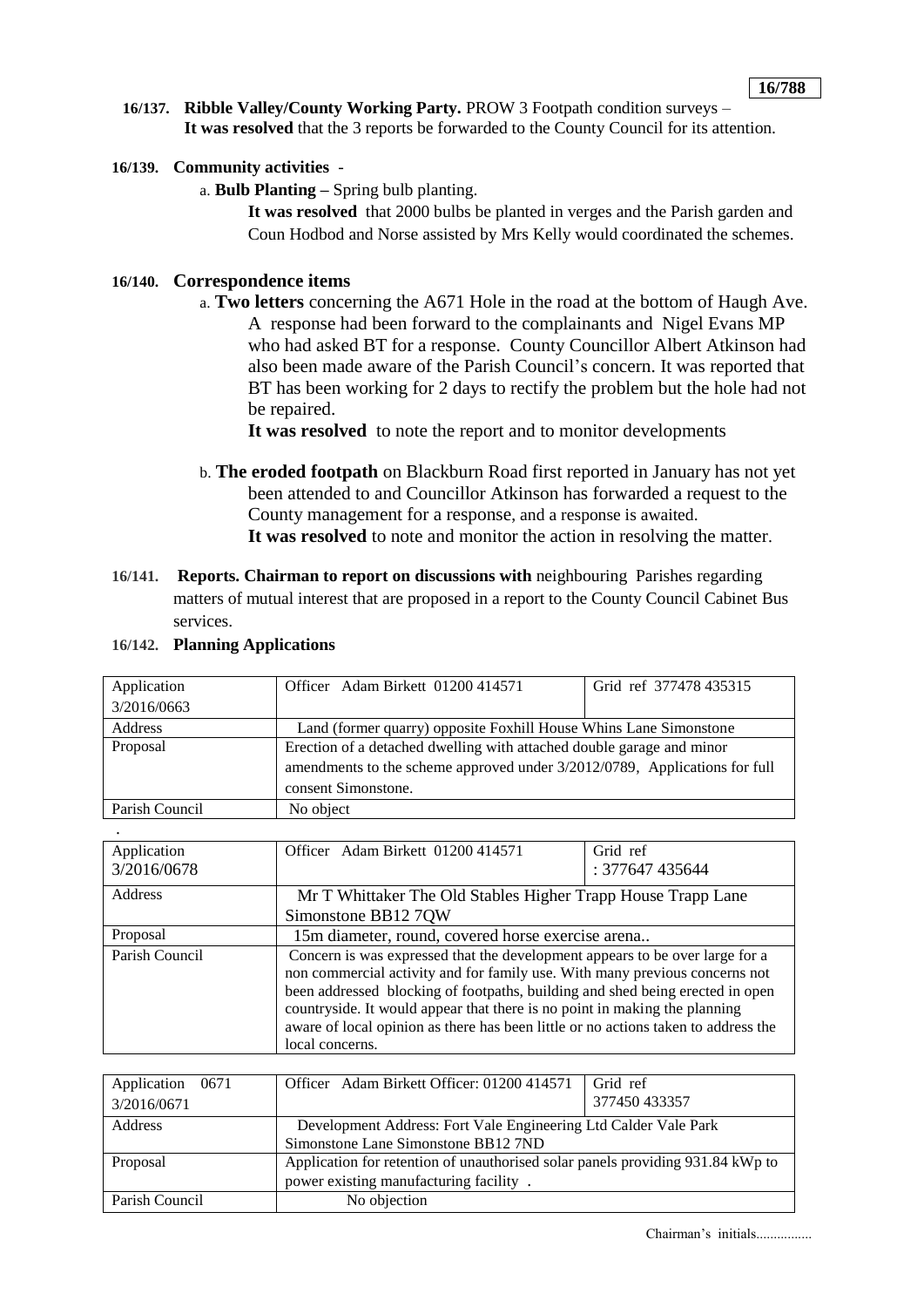| Application<br>3/2016/0693 | Officer John MacholcOfficer: 01200414502                                                                                                                                                                                                                         | Grid ref |
|----------------------------|------------------------------------------------------------------------------------------------------------------------------------------------------------------------------------------------------------------------------------------------------------------|----------|
| Address                    | Calder Vale Park Simonstone Lane Simonstone BB12 7ND                                                                                                                                                                                                             |          |
| Proposal                   | Discharge of conditions 3,4,11 and 13 (foul and surface water drainage), 5<br>(hard and soft landscaping), 6 (construction method statement) and 10<br>(assessment of mine workings) from planning permission 3/2016/0040.<br>Discharge of Conditions Simonstone |          |
| Parish Council             | No objection                                                                                                                                                                                                                                                     |          |

|                | Application 3/2016/0727 Officer John Macholc :01200414502                      | Grid ref 377450 433357 |
|----------------|--------------------------------------------------------------------------------|------------------------|
|                |                                                                                |                        |
| Address        | Fort Vale Engineering Ltd Calder Vale Park Simonstone BB12 7ND                 |                        |
| Proposal       | Variation of condition 9 (security lighting or floodlighting) of planning      |                        |
|                | permission . 3/2016/0040 to allow details of lighting to be submitted prior to |                        |
|                | their use rather than prior to commencement of development                     |                        |
| Parish Council | Concern was expressed that there should be no light spillage beyond the        |                        |
|                | boundary of the site.                                                          |                        |

#### **16/143. Highways Complaints**

- a. **Hedge on School Lane ref number 172279 -** Hedge overhanging the road and causing damage to passing vehicles – County reported that the hedge has been cut. **It was resolved to** note the report
- **16/144. Martholme Greenway – Councillor Graham Meloy** no report.
- **16/145. LCC – Threatened closure** of Read Library, Concern was expressed about the loss of the library along with access to a public computer and historical local documents which contain local information which had been researched over many years for community use. **It was resolved** that the Clerk make enquires of the costs that would be involved to retain the service on a run by local volunteers basis until such times that an alternative site can be found for it to be operated from.
- **16/146. RVBC - Grant funding - Barrett homes i**s offering £1000 for community projects. **It was resolved that** the Clerk make enquire if the funding could be used to help maintain the local Library for a period of time subject to the agreement of the County Council.
- **16/147. RV Village Hall Association** Grant funding is available for community projects up to £700. **It was resolved that the Clerk** enquiry if the funding could be used to assist a Parish Council locate and identify premises suitable for public services and including renovation.
- **16/148. LALC-**

a. Community Engagement with Case Studies – Workshop  $27<sup>th</sup>$  September-£25

- **16/149. Finance**  a. **Accounts**  i **CPRE Annual Subscription £36 It was resolved** to pay the above subscription
- **16/150. District Councillors reports see attached It was resolved** to note the report.
- **16/151. Joint meeting with St Peter's School to discuss matters of mutual interest. Members are welcome to attend on 15th September 5.pm. Noted**